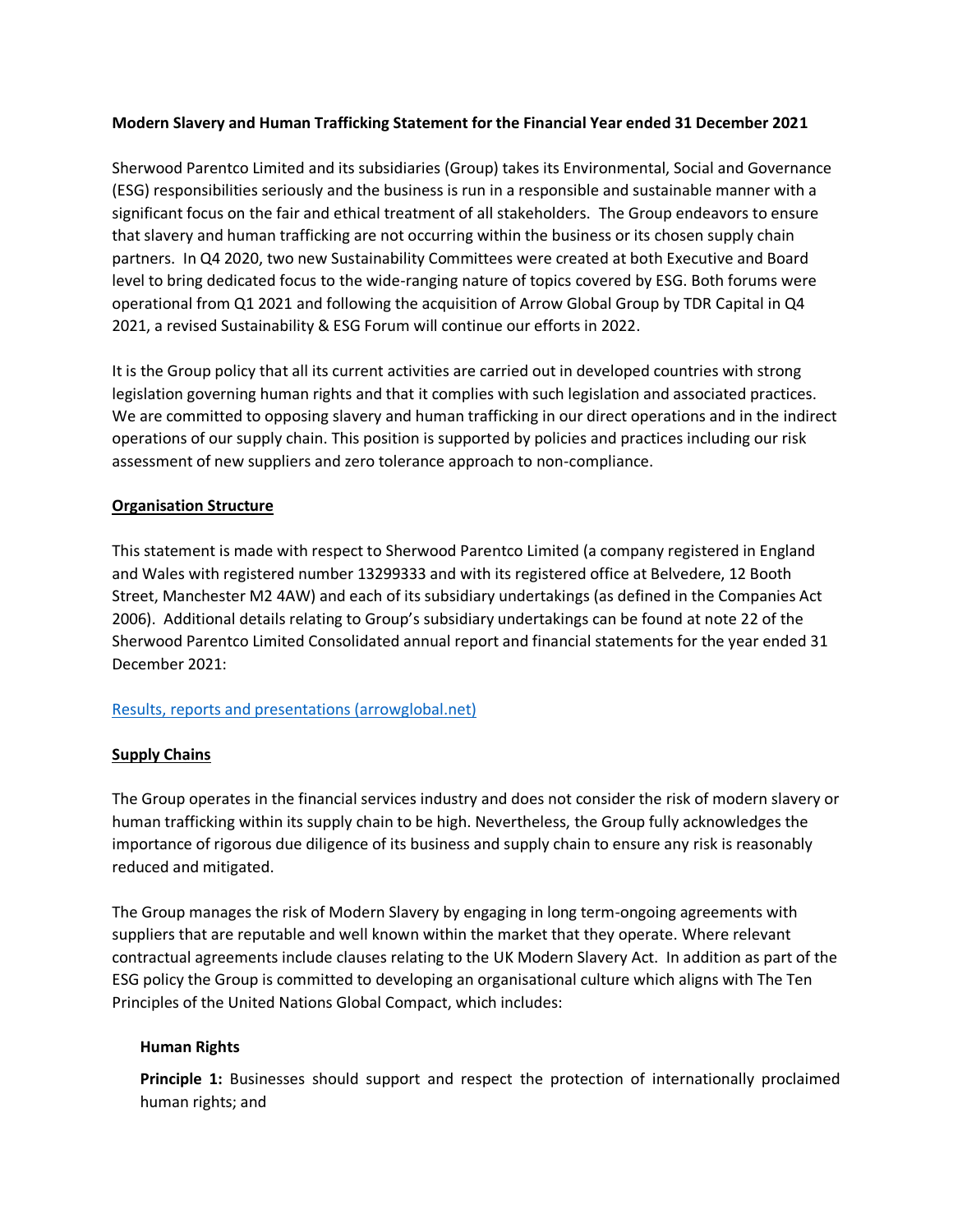**[Principle 2:](https://www.unglobalcompact.org/what-is-gc/mission/principles/principle-2)** make sure that they are not complicit in human rights abuses.

**Labour**

**[Principle 3:](https://www.unglobalcompact.org/what-is-gc/mission/principles/principle-3)** Businesses should uphold the freedom of association and the effective recognition of the right to collective bargaining;

**[Principle 4:](https://www.unglobalcompact.org/what-is-gc/mission/principles/principle-4)** the elimination of all forms of forced and compulsory labour;

**[Principle 5:](https://www.unglobalcompact.org/what-is-gc/mission/principles/principle-5)** the effective abolition of child labour; and

**[Principle 6:](https://www.unglobalcompact.org/what-is-gc/mission/principles/principle-6)** the elimination of discrimination in respect of employment and occupation.

## **Risks/Effectiveness**

The Group undertakes a risk assessment of all suppliers prior to their onboarding and this is supported by ongoing monitoring. The onboarding process includes relevant due diligence.

The Group takes a zero-tolerance approach to slavery and human trafficking and should any instances of non-compliance with the Modern Slavery Act arise internally or in relation to any of our suppliers then this will be acted upon immediately and appropriate action taken. Our risk management framework enables risks and incidents to be raised by employees and mitigation monitored both in country and at Group level in accordance with the governance requirements.

During the 2022 financial year we will continue to seek opportunities to further improve how we monitor and engage with our suppliers.

### **Policies**

Our ESG policy was subject to review and approval by the Group Board on the May 2022. The ESG policy outlines our stance in relation to the commitment to compliance with the legislation governing human rights, across all geographies and jurisdictions. We encourage and empower our colleagues to raise concerns of any nature with the senior management of the business and the Group has a comprehensive Whistleblowing Policy in place that is specifically supported by a process which protects the anonymity of colleagues.

### **Actions**

We continue to apply the following actions:

- Assessment of slavery and trafficking in our supplier onboarding and due diligence processes
- Reviewing and assessing existing key suppliers periodically
- Understanding how to go about monitoring potential risk areas within our supply chains
- Introducing greater visibility and control on third-party spend
- Introducing purchase order processing capability in the UK
- Developing training to be provided to relevant employees to assist in the identification of slavery related risk factors to further encourage the raising of any concerns.